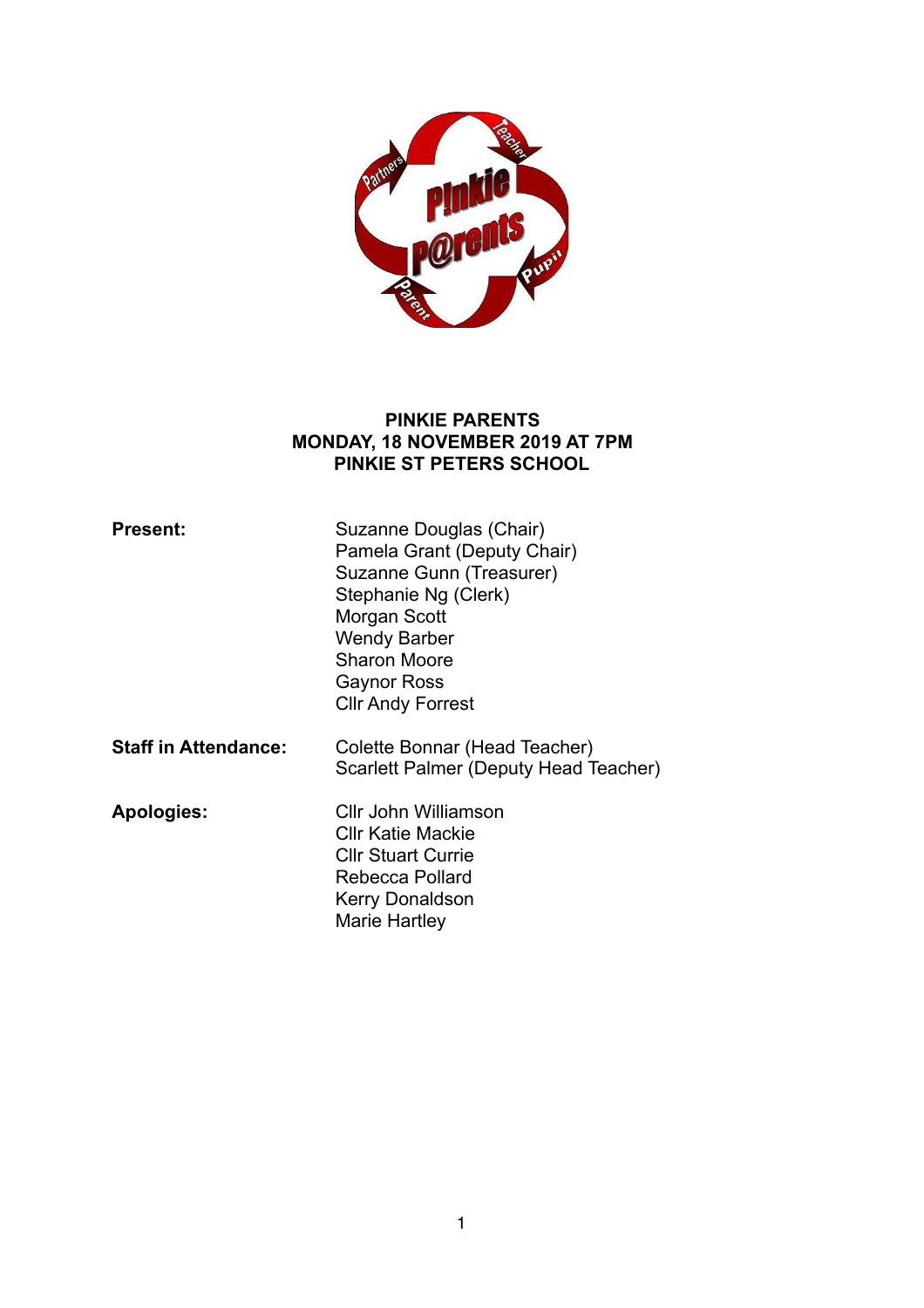## **1. Welcome and Apologies**

1.1 Suzanne welcomed everyone to the meeting and apologies above, were noted.

## **2. Matters Arising**

2.1 All children should now have received homework, which is optional to complete. It was agreed that better communication was still needed with parents regarding homework intentions, particularly with reading books. Homework will look different from child to child as it is dependent on what they are doing in class.

## **3. Quality Improvement Officer Introduction**

3.1 The new QIO was unfortunately unable to attend the meeting, but arrangements would be made so that they could attend another meeting as soon as possible.

## **4. Head Teacher's Report**

4.1 Nick Trussler, the QIO had been into the school to say what he is going to offer the school, particularly with attainment. In the last three years (2016-2019):

P1 literacy has gradually improved in attainment over time;

P1 numeracy has remained consistent in attainment;

 P4 literacy and reading has improved over time with writing remaining consistent;

 P4 numeracy has improved significantly and this has been sustained in the last two years;

P7 literacy has improved over time with a significant improvement in writing;

 P7 numeracy has improved in attainment but is lacking in consistency year to year.

 This is a good picture and shows that everything is moving in the right direction and it was noted that starting up RWI has definitely helped with this. Nick will return to the school in December and will come into the classes. He will be looking at targeting certain areas within the school improvement plan to look at areas that need improvement.

# **Behaviour, Improving Relationships and Promoting a Positive Ethos**

4.2 Sarah Barratt, the school's educational psychologist has been invited to the school to host a session on "All behaviour is communication". This will take place on Wednesday 4th December 6-7pm, and is open to everyone. A message has been sent out to parents. She will also return in the new year to host another session.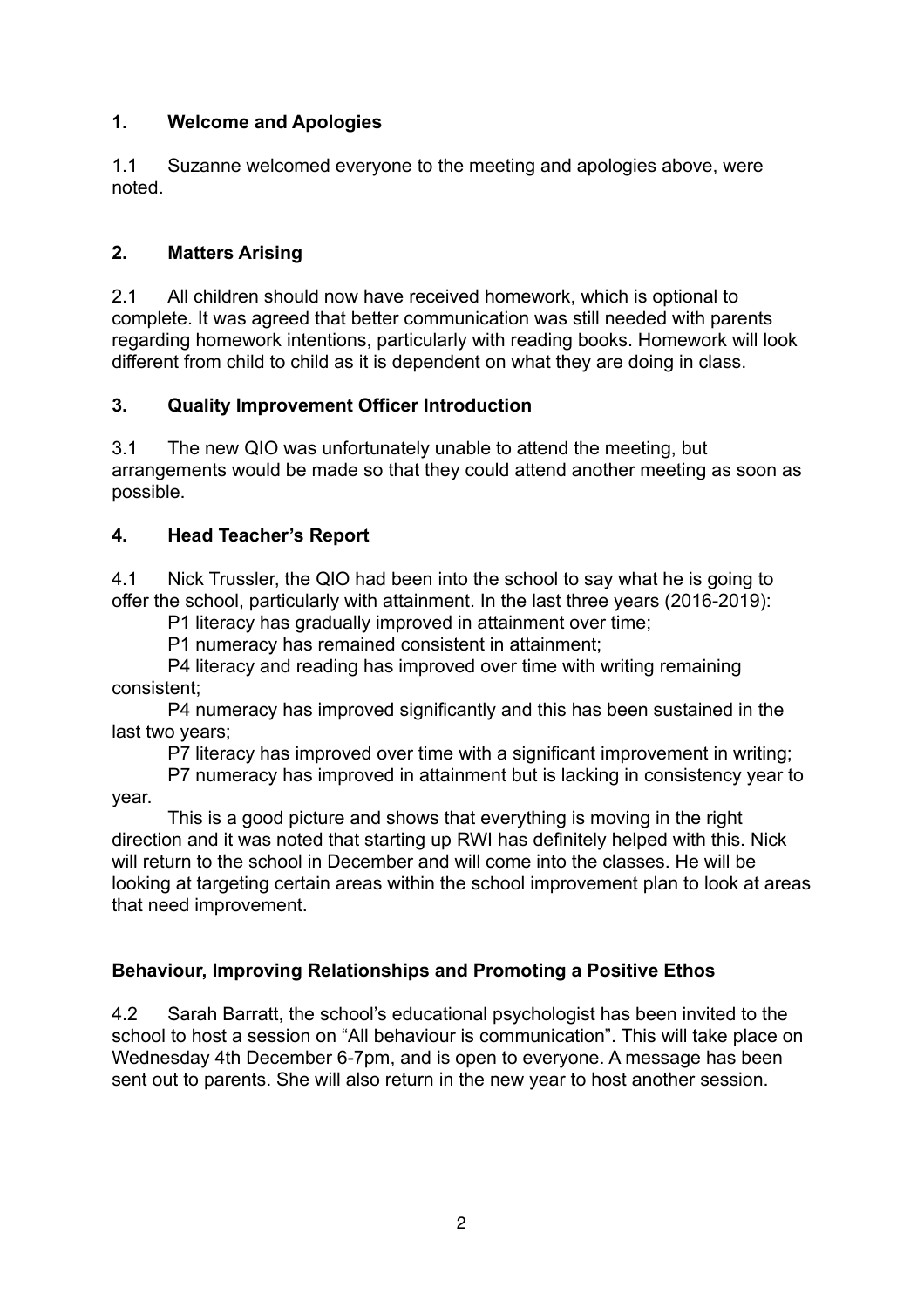## **Curriculum and Professional Learning**

4.3 Staff undertook professional learning with digital literacy with the development officers from the council. This was a very helpful session and they have been booked to come back.

4.4 One of the teachers has undertaken a play course, which looks at taking play into primary 2 and beyond. Her knowledge is then shared with the rest of the staff at staff meetings.

4.5 Some of the staff have done coaching training and "nurtured nurturers" has been introduced. This is where Mrs Snowdon with support staff, give teachers time to talk and help with supporting them and looking at targets etc. This has been very welcome.

## **Health and Safety**

4.6 The facilities management team came into school to look around the building as some of the walls and toilets have not been properly maintained. The cleaning team has also been in and the main focus was on the toilets. The issue was raised about lack of soap in the toilets, which is mainly due to the children playing with it. It was suggested to change the type of hand wash used, and also to look at ways to make sure that the toilets are effectively monitored.

4.7 The gates at link field road are broken, and therefore can't be locked at certain times like they are supposed to be. Colette will look into this. **(Action Colette).** 

## **Areas of Responsibility Across the School**

4.8 Helen Gordon has been looking at playground development. Susan Humble, who specialises in Loose Parts Play, will come into the school on Tuesday 19th November to do an evaluation of the playground. Helen Gordon and Mrs Clark also visited Campie school to see how they used their equipment and what sort of things we will need to get started, and how to go about doing it properly. There is the possibility of involving the community, including volunteers from RBOS, universities and Edinburgh College to set it up.

4.9 Homework has been sent home to some children to design what to paint on the playground, while others designed this within their class.

 It was agreed by vote that the money set aside for several years for playground improvements will now be used towards the playground group which consists of staff, parents and pupils, and run by Helen Gordon.

 Pinkie parents will contribute approx £800 for the paint for this project. Suzanne Douglas will check the exact amount (**action Suzanne**).

4.10 It was stated that Pinkie Parents will no longer contribute an annual £500 for playground equipment as Helen Gordon made it aware that this was not lasting the year.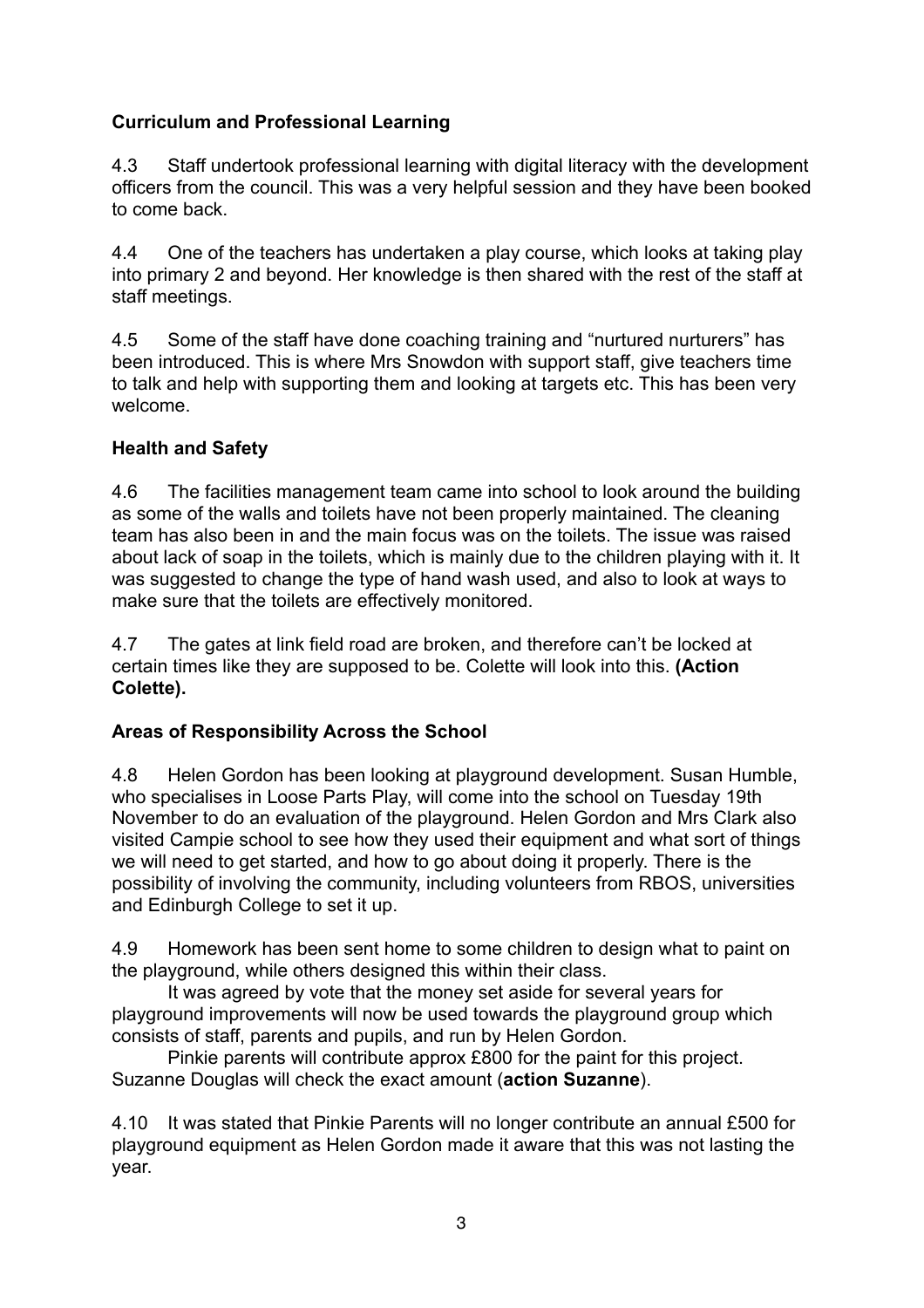## **Leadership**

4.11 Primary 3 wrote beautiful letters to Pinkie Parents asking for a donation of £100 to buy decorations and presents for their Christmas fair. The donation was agreed by vote, and P3 will try and pay it back afterwards.

### **Primary 6 Transition**

4.12 The teacher from p6b has set up a shadowing partnership with someone in the high school, as part of her probationary training. Her class will be able to visit the grammar school and do some work with the designated teacher, and he will also come into her class here at the primary school. Currently it is just P6b who will take part, but more classes will take part in the future. This will enable future transitions to go smoother, and allow the primary school classes to benefit from some of the wonderful facilities the grammar school has to offer.

### **Wider Achievements**

4.13 Principal teachers and deputes from the cluster schools (now called Associated school groups), have met a few times to develop and create a way to celebrate wider achievements. This includes achievements from school, home and the community. "Go the extra mile" has therefore been created, and will most likely launch in January. Letters have been sent to the community to cafes and shops etc so they can notice children who are displaying certain values and who go above and beyond. Google classroom will also be used for the children to write their achievements, such as chores. This will then be celebrated within the school, and also amongst the associated school groups.

4.14 The minister from St Andrews church and the Youth Development Worker from St Peters Church has been into the school asking what they can offer, and how they can help within the school. This may come in the form of lunch clubs and reading etc. Visits will also be made to St.Peter's church.

### **Pinkie Sessions**

4.15 Local band "Stellar" will be doing a gig at the school with a support act consisting of children from the music after school club and choir. This was suggested as a way to celebrate what the children have achieved in music. Letters will be sent out to parents of those involved, and teachers will also be here to support them. This will take place on the 12th December, 6-8pm in the school hall. Tickets will be £3 and all profit will be split between the band and the school. Suzanne Douglas will advertise this event on Facebook (**action Suzanne**). The Courier will also be invited, and PC Smith will be made aware of the event.

 It is still to be decided on the ages of those able to attend, and whether older children can attend without their parents.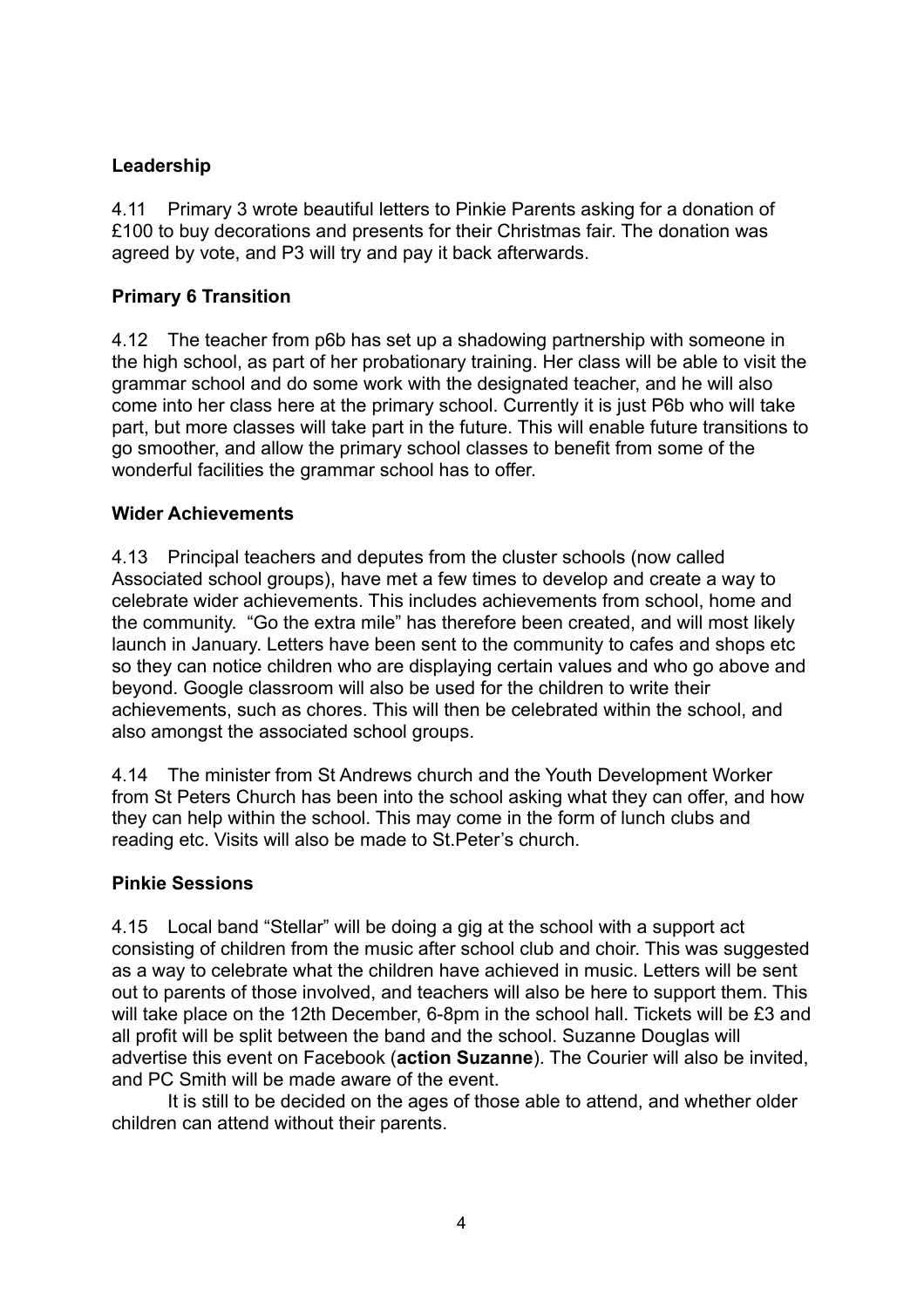### **Resources**

4.16 Communication is now predominantly done by email, unless a paper copy is requested. If no email address is given, a paper copy will be issued.

## **Staffing**

4.17 One new ASN auxiliary started at the school on the 18th November, with another one to start as soon as the PVG check has been completed.

### **Nursery**

4.18 Nursery development plans are ongoing, and a meeting with the landscapers has taken place. The old surgery will be demolished about January time, with building of the new nursery to commence in July, with the aim for it to be finished about February 2021.

4.19 The nursery model will be changing throughout the whole of East Lothian. The council have chosen the 48 hour model for Pinkie St Peter's nursery. This will take place from August 2020. Any questions about this should be sent to [childcareinfo@eastlothian.gov.uk](mailto:childcareinfo@eastlothian.gov.uk).

### **5. Treasurer's Report**

5.1 Suzanne provided an update, with the opening balance being £6,311.14

5.2 A cheque of £51.60 has gone out for the litter pickers.

5.3 Payment of £589.77 for the P7 hoodies has been cleared. The hoodies should be in school before the Christmas holidays.

 It was queried why the hoodies were not being ordered at the end of P6, and this is due to the number of new builds in the area. If a new P7 was to join the school in August their name would not be included.

 This will be looked into again next year with maybe the option of not including all names in P7, but just the Child's own.

5.4 £230 was paid to Starz for the Halloween disco.

5.5 £554.70 came in from the Halloween Disco.

5.6 £37.17 has come in from Easy Fundraising. With a further outstanding amount of £54.04 to still go in.

5.7 This leaves the current balance at £6,031.64